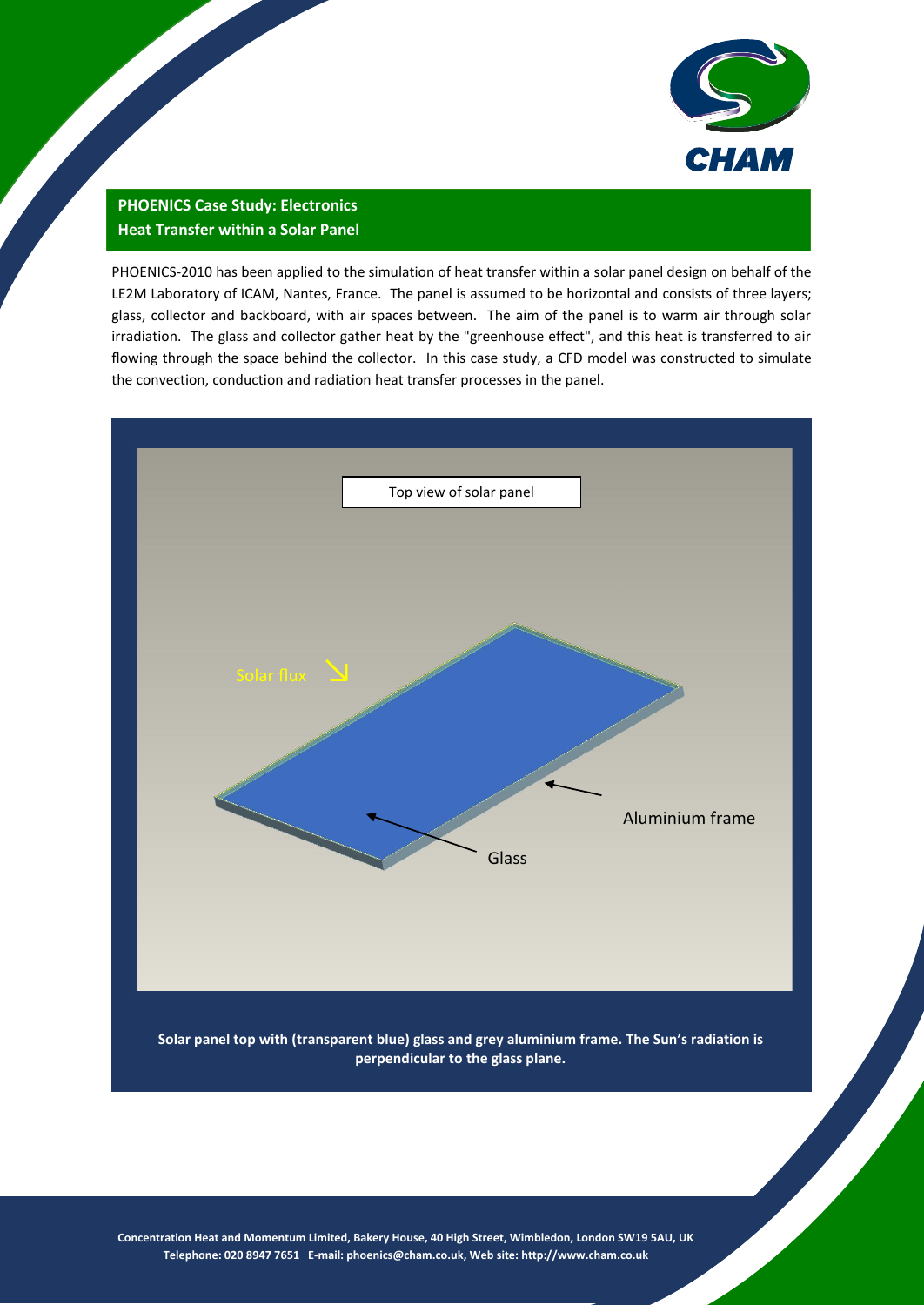

ABS back board (black), the aluminium collector (blue) and the aluminium frame (grey). The two holes in the ABS backboard represent the inlet and the outlet for the dynamic air.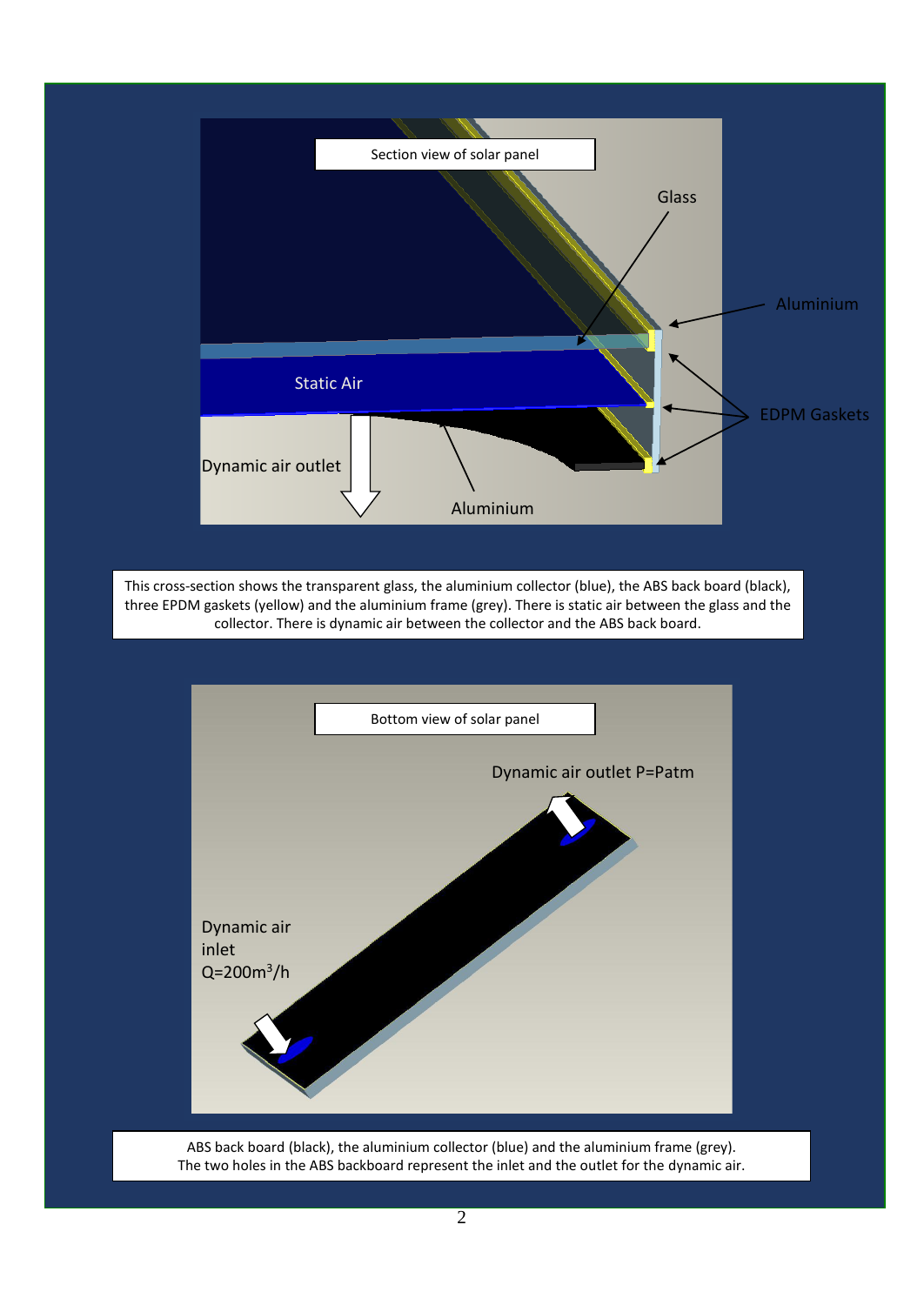Although the solar panel might appear to be a simple device, it involves a relatively complex set of heattransfer processes, namely:

- solar gain on the exterior surface of the glass, where some of the solar energy is absorbed;
- transmission of the remaining solar energy through the glass and static air;
- consequent solar gain on the upper surface of the collector;
- heat loss by radiation from the glass external surface;
- heat conduction through the glass and through the collector;
- exchange of thermal radiation across the static air space, between the glass and the collector;
- exchange of thermal radiation across the dynamic air space, between the collector and the backboard;
- heat conduction in the backboard;
- heat conduction from the static air to the dynamic air via the frame, bypassing the collector;
- transfer of heat by convection from the collector and the backboard to the dynamic air; and,
- heat loss from the backboard external surface.

All these processes are represented in the model, with visible and infra-red radiation distinguished where this is relevant. The objective of the study is to ascertain the outlet temperature of the dynamic air delivered by the solar panel, from which the panel efficiency can be determined, and the temperature distributions through the glass, collector, and backboard.

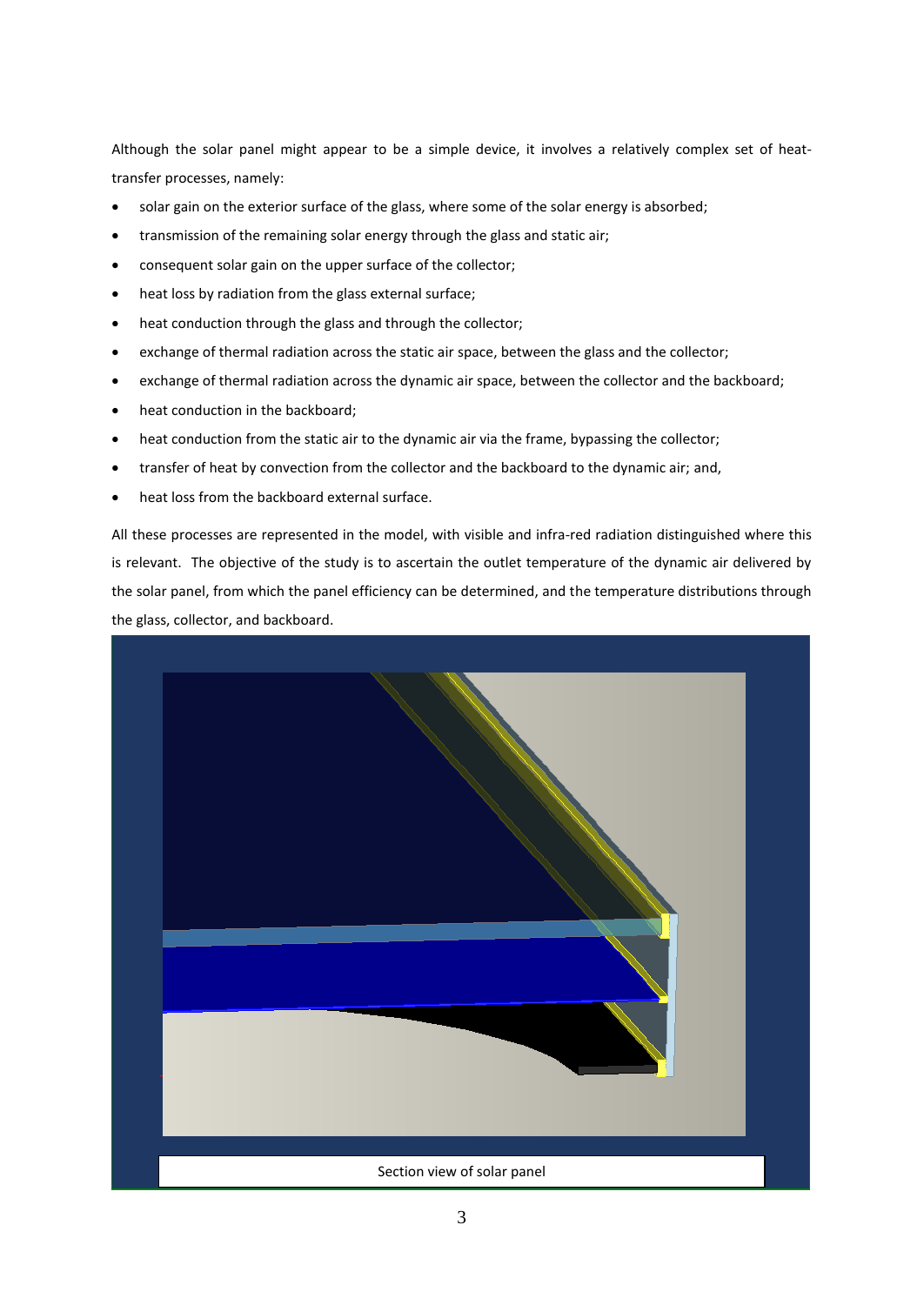The PHOENICS model solves conservation equations for mass, momentum in the dynamic air, and thermal energy. The operational parameters of the solar panel specified by Laboratory LE2M are used in specifying the model, which was created using PHOENICS-2010 from CAD imported from PTC's ProEngineer. In view of the regularity of the geometric shape, the PARSOL (PARtial SOLid) cut-cell feature is not employed.

The physics of the solar panel require that visible and infra-red radiation be treated separately, and that provision be made for the absorptivity of a surface to be different from its emissivity. The glass emissivity and the absorptivity and transmissivity, for visible and for infra-red, must be specified in the model. Similar parameters (excepting transmissivity) are required for the upper and lower surfaces of the collector and for the backboard. These specific requirements do not fall within the standard capabilities of the default PHOENICS radiation model, IMMERSOL. Nevertheless, a bespoke model was readily introduced, based on radiation between flat plates was incorporated, using one of the user-programmable features of PHOENICS, called 'GROUND'.

The incoming solar radiation flux was specified as 1000 W/m<sup>2</sup> direct plus 800 W/m<sup>2</sup> diffuse. It is assumed that for each of these, one third of this radiation is in the visible spectrum, and two-thirds is infra-red.

The mesh size used was 67 x 58 x 50 and the run time took only 15 minutes on a single-3GHz processor to reach full convergence. The model predicts a mean outlet air temperature of 38.3˚C, corresponding to a heat gain in the air of 1224W. The predicted overall efficiency of the panel is therefore 68%. Interesting information to be gleaned from the model includes individual radiative heat fluxes within the system. Thus, for example, the radiation flux between the glass and the collector is 630W, and between the collector and the backboard 510W. 180W is lost by re-radiation from the glass, and 115W is lost by radiation from the rear of the backboard.

It will be seen from the plots below that there is significant non-uniformity in the temperature patterns; the collector is significantly hotter on the side to which the air is blowing. These types of additional information could be helpful to a designer by offering a deeper understanding of the operation of the system as a whole, enabling him to identify aspects where improvements may be possible.

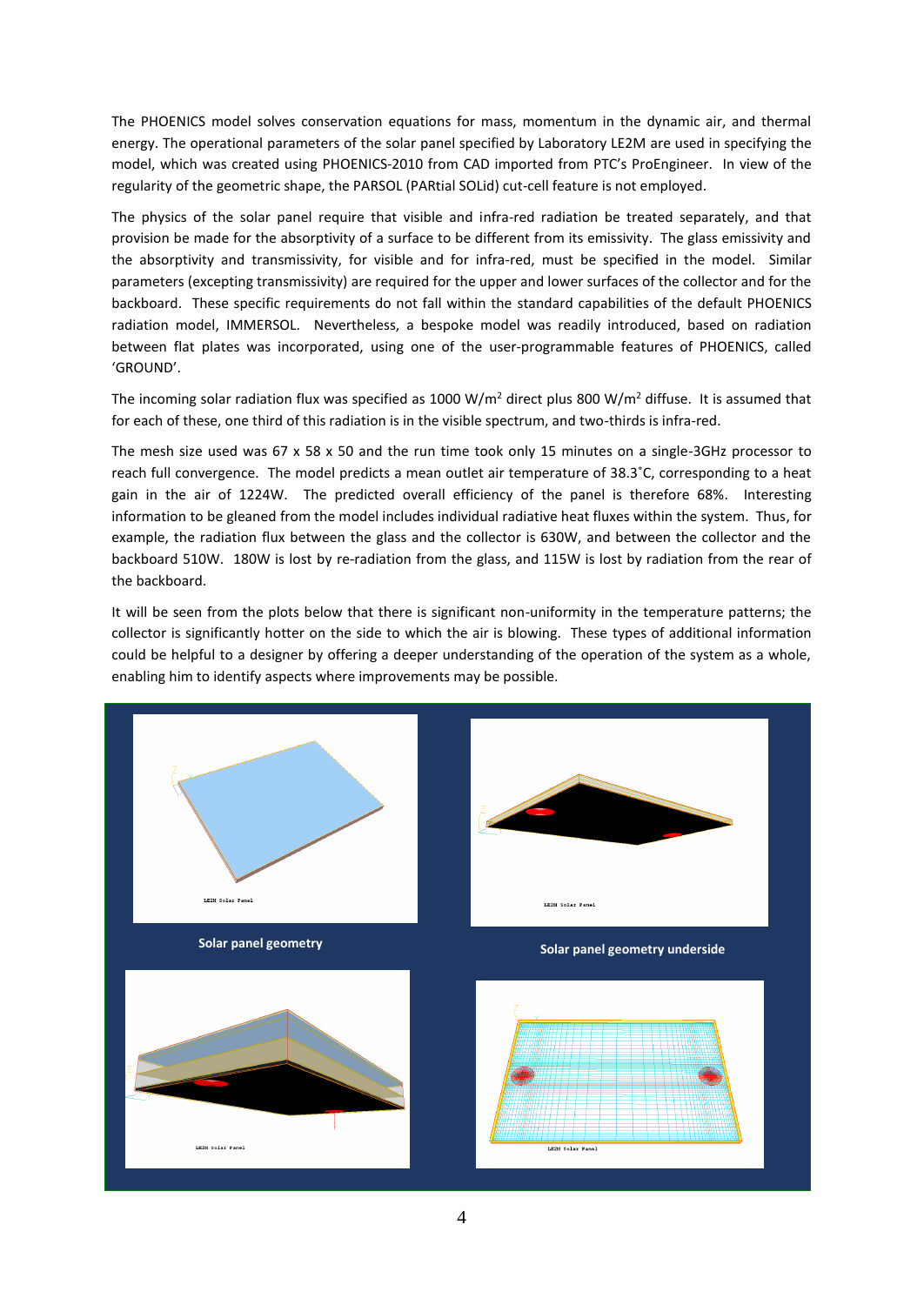## **Results**

The following images illustrate the temperature distribution in the panel; note that the first two images are stretched 20x vertically for clarity.